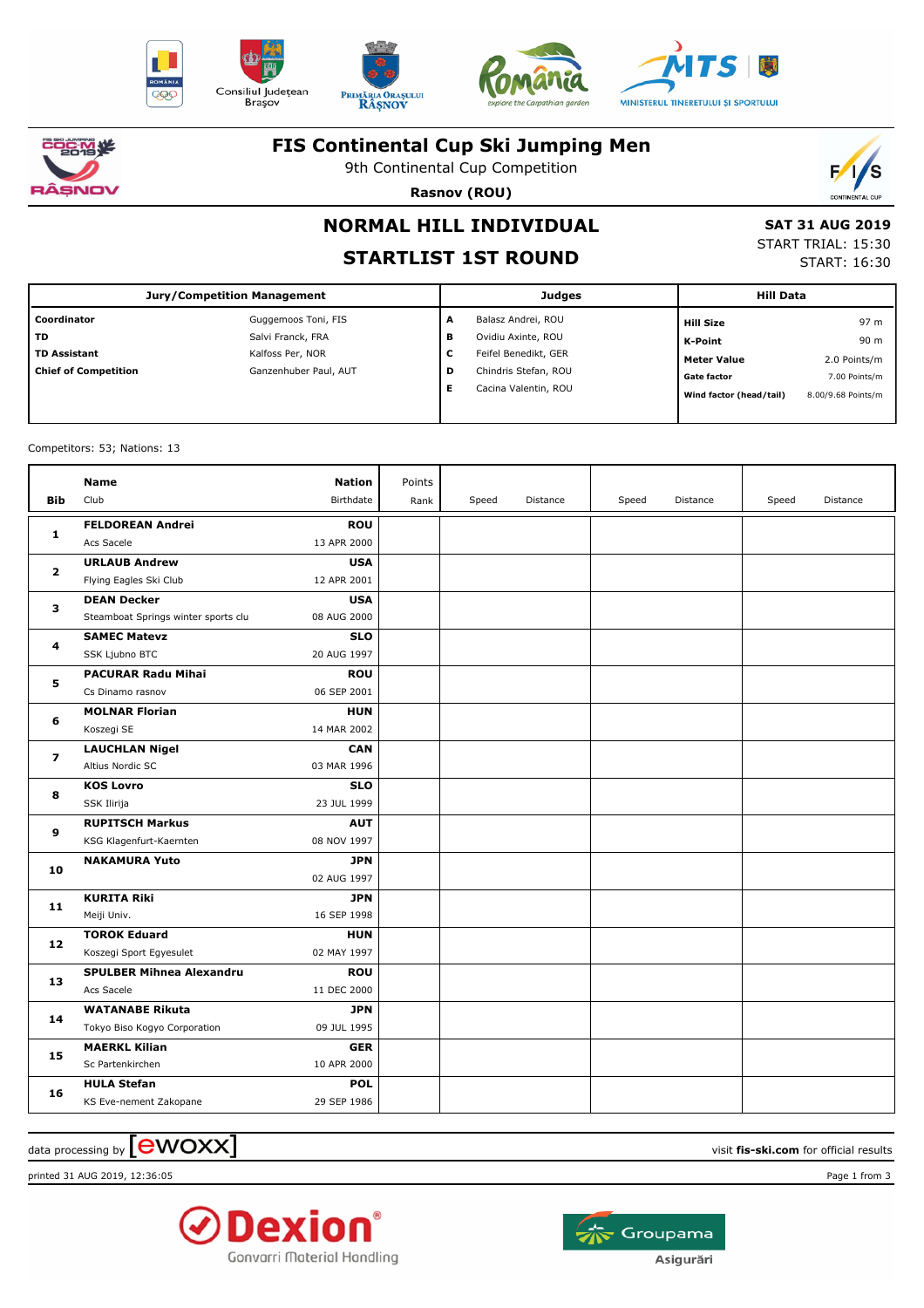











#### **FIS Continental Cup Ski Jumping Men**

9th Continental Cup Competition **Rasnov (ROU)**



#### **NORMAL HILL INDIVIDUAL**

# **STARTLIST 1ST ROUND**

 **SAT 31 AUG 2019** START TRIAL: 15:30

|     | <b>STARTLIST 1ST ROUND</b>              |                           |                |       |          |       |          |       | START: 16:30 |  |  |
|-----|-----------------------------------------|---------------------------|----------------|-------|----------|-------|----------|-------|--------------|--|--|
|     | Name                                    | <b>Nation</b>             | Points         |       |          |       |          |       |              |  |  |
| Bib | Club                                    | Birthdate                 | Rank           | Speed | Distance | Speed | Distance | Speed | Distance     |  |  |
|     | <b>KOMABA Shinya</b>                    | <b>JPN</b>                |                |       |          |       |          |       |              |  |  |
| 17  | Tokyo Biso Kogyo Corporation            | 23 JAN 1996               |                |       |          |       |          |       |              |  |  |
|     | <b>GRUSZKA Mateusz</b>                  | <b>POL</b>                | $\mathbf{1}$   |       |          |       |          |       |              |  |  |
| 18  | Azs Zakopane                            | 04 APR 2001               | 97.            |       |          |       |          |       |              |  |  |
| 19  | <b>HABDAS Jan</b>                       | <b>POL</b>                | $\overline{2}$ |       |          |       |          |       |              |  |  |
|     | Lks Klimczok bystra                     | 02 DEC 2003               | 94.            |       |          |       |          |       |              |  |  |
| 20  | <b>GRILC Tjas</b>                       | <b>SLO</b>                | 5              |       |          |       |          |       |              |  |  |
|     | Ssd Stol zirovnica                      | 03 SEP 2001               | 90.            |       |          |       |          |       |              |  |  |
| 21  | <b>MAKSIMOCHKIN Mikhail</b>             | <b>RUS</b>                | 6              |       |          |       |          |       |              |  |  |
|     | Sdushor CSP N. Novgorod Dinamo          | 29 AUG 1993               | 86.            |       |          |       |          |       |              |  |  |
| 22  | <b>CACINA Daniel Andrei</b>             | <b>ROU</b>                | 6              |       |          |       |          |       |              |  |  |
|     | Cs Dinamo rasnov                        | 17 OCT 2001               | 86.            |       |          |       |          |       |              |  |  |
| 23  | <b>OSTERC Aljaz</b>                     | <b>SLO</b>                | 9              |       |          |       |          |       |              |  |  |
|     | Ssk Velenje                             | 02 MAR 1999               | 81.            |       |          |       |          |       |              |  |  |
| 24  | <b>HAARE Anders</b>                     | <b>NOR</b>                | 11             |       |          |       |          |       |              |  |  |
|     | Vikersund IF                            | 07 DEC 1999               | 78.            |       |          |       |          |       |              |  |  |
| 25  | <b>LISSO Justin</b>                     | GER                       | 12             |       |          |       |          |       |              |  |  |
|     | Wsv Schmiedefeld                        | 12 DEC 1999               | 75.            |       |          |       |          |       |              |  |  |
| 26  | <b>PILCH Tomasz</b>                     | <b>POL</b>                | 12             |       |          |       |          |       |              |  |  |
|     | WSS Wisla                               | 20 OCT 2000               | 75.            |       |          |       |          |       |              |  |  |
| 27  | <b>VASKUL Andrii</b>                    | <b>UKR</b>                | 14             |       |          |       |          |       |              |  |  |
|     | COP of Winter Sports                    | 01 APR 1999               | 71.            |       |          |       |          |       |              |  |  |
| 28  | <b>GASIENICA Patrick</b>                | <b>USA</b>                | 14             |       |          |       |          |       |              |  |  |
|     | Norge Ski club                          | 28 NOV 1998               | 71.            |       |          |       |          |       |              |  |  |
| 29  | <b>VILLUMSTAD Fredrik</b>               | <b>NOR</b>                | 15             |       |          |       |          |       |              |  |  |
|     | <b>SKIMT</b>                            | 21 MAR 1999               | 69.            |       |          |       |          |       |              |  |  |
| 30  | <b>HOFFMANN Felix</b><br>SWV Goldlauter | <b>GER</b><br>14 OCT 1997 | 21<br>60.      |       |          |       |          |       |              |  |  |
|     | <b>FUCHS Tim</b>                        | <b>GER</b>                | 23             |       |          |       |          |       |              |  |  |
| 31  | SC Degenfeld                            | 03 AUG 1997               | 56.            |       |          |       |          |       |              |  |  |
|     | <b>MARUSIAK Yevhen</b>                  | <b>UKR</b>                | 26             |       |          |       |          |       |              |  |  |
| 32  | ShVSM of Ivano-Frankivsk                | 16 MAR 2000               | 53.            |       |          |       |          |       |              |  |  |
|     | <b>HOLIK Frantisek</b>                  | <b>CZE</b>                | 30             |       |          |       |          |       |              |  |  |
| 33  | LSK Lomnice nad Popelkou-Dukla          | 23 OCT 1998               | 47.            |       |          |       |          |       |              |  |  |
|     | <b>SAETHER Rishi</b>                    | <b>NOR</b>                | 33             |       |          |       |          |       |              |  |  |
| 34  | Liabygda                                | 08 JAN 1997               | 46.            |       |          |       |          |       |              |  |  |
|     | <b>NIZNIK Adam</b>                      | <b>POL</b>                | 36             |       |          |       |          |       |              |  |  |
| 35  | Ts Wisla zakopane                       | 07 OCT 2002               | 44.            |       |          |       |          |       |              |  |  |
|     | <b>HUBER Stefan</b>                     | <b>AUT</b>                | 45             |       |          |       |          |       |              |  |  |
| 36  | SC Seekirchen-Salzburg                  | 08 MAR 1994               | 39.            |       |          |       |          |       |              |  |  |
|     | <b>JUROSZEK Kacper</b>                  | <b>POL</b>                | 50             |       |          |       |          |       |              |  |  |
| 37  | Wss Wisla                               | 05 JUN 2001               | 38.            |       |          |       |          |       |              |  |  |

#### $\frac{1}{2}$  data processing by  $\boxed{\text{ewOX}}$

printed 31 AUG 2019, 12:36:05 Page 2 from 3